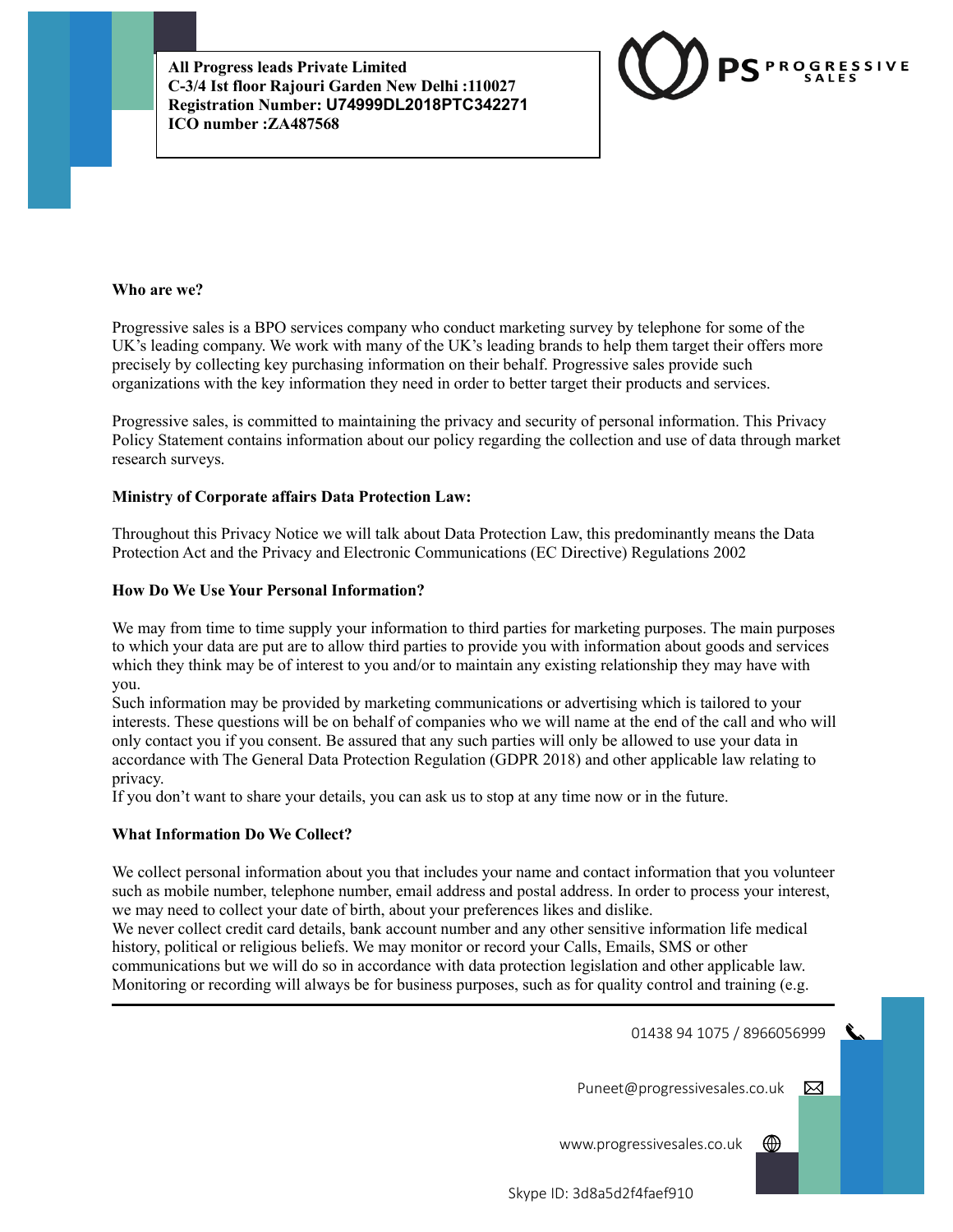

where you call our compliance or customer service department), to prevent unauthorized use of our telecommunication systems and Sites, to ensure effective systems operation, to meet any legal obligation and/or to prevent or detect crime.

We will periodically review your personal information to ensure that we do not keep it for longer than is permitted by law.

# **Where is your personal information held?**

The Personal information we collect is stored securely in our in house secured servers. We use different network security technologies to help protect the information from any unauthorized access, use, or disclosure. The information will be accessible by only a limited people who have been authorized to do so inside our organization, and also, we have established procedures to cope with the events that happen and those are beyond our control.

## **How do we collect your personal information?**

We collect Personal Information about You in several ways including the following:

When you enter one of our competitions or prize draws;

When you complete one of our lifestyle questionnaires or surveys;

When you complete our unsubscribe form;

When we purchase or license your information from other suppliers;

When you are entering Personal Information onto Our website it is not until you click the submit button that Your Personal Information is transferred to us. Unfortunately, the internet is not a 100% secure medium and we cannot guarantee or accept any liability for any loss or damages in relation to information that you submit that is lost in transit. We also purchase &/or license Personal Information from other third parties. We call these third parties Data Contributors. Your Personal Information may be collected by Data Contributors if you have submitted information to a website, (for example when entering a prize draw), completed a telephone survey or lifestyle questionnaire or when buying goods and services from third parties. Regardless of the way Your Personal Information is collected Our Data Contributors warrant to us that you have consented to Your Personal Information being passed to us and that the consent is current. We call this permission Opt-In. We only ever work with Data Contributors that operate within Data Protection Law and are registered with the Ministry of Corporate Affairs at the time of purchase. You have the right under Data Protection Law to Opt-Out of receiving marketing material at any time and more information is shown about this in privacy notice

# **Legitimate Interest**

Under the Data Protection Act, we are also permitted to share some information with third parties who use

01438 94 1075 / 8966056999

Puneet@progressivesales.co.uk  $\boxtimes$ 

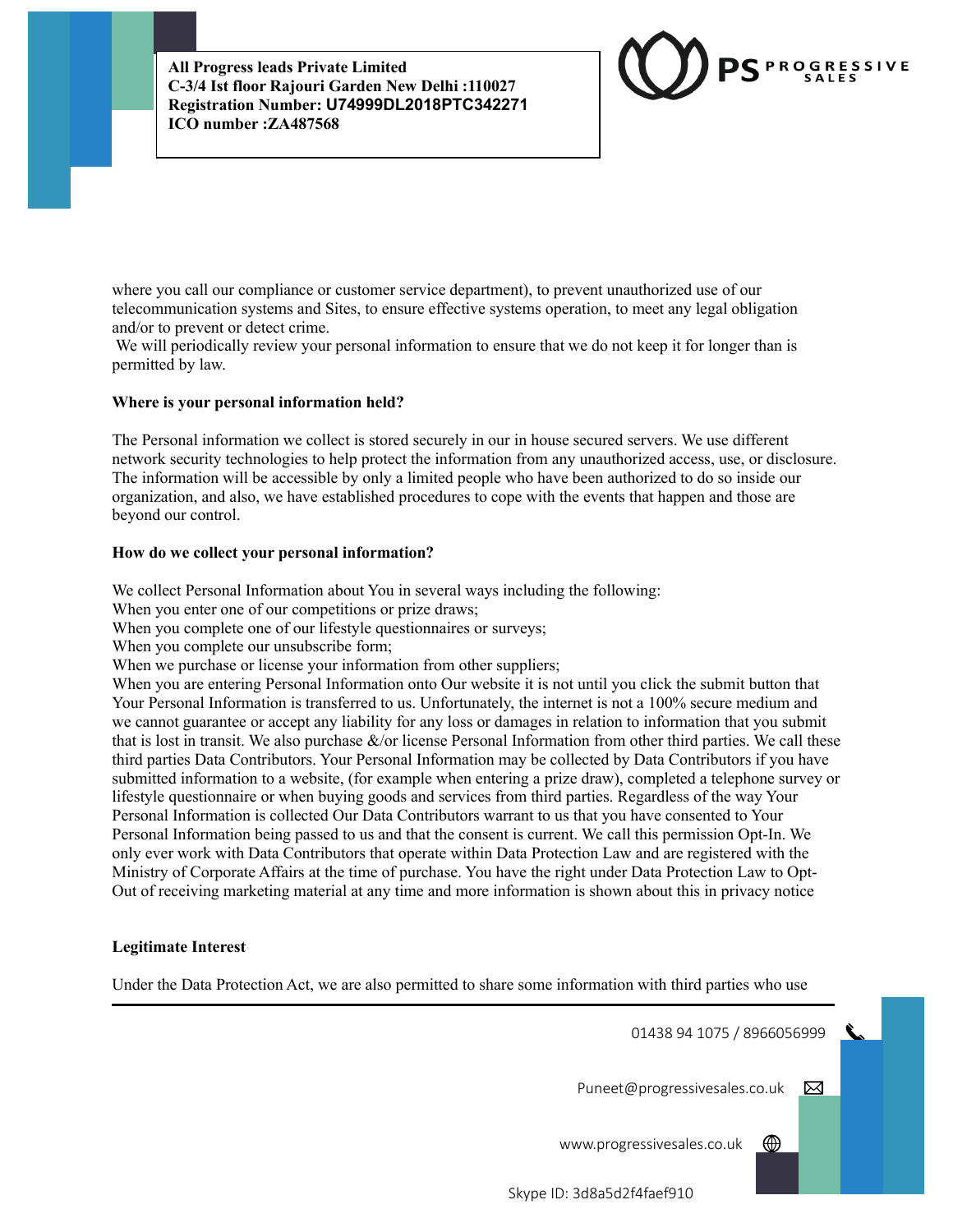

such data for non-marketing purposes (including credit and risk assessment and management, identification and fraud prevention, debt collection and returning assets to you). This would include the data you provide to us today, at any time in the past and in the future.

# **Who Do We Share Your Information With?**

Your data may be shared and combined with other companies who hold your personal data, and we may use information from other sources to add to data we already hold. This information may help us to improve our ability to service your needs on a personalized basis, by helping us to learn more about you and your purchasing habits and allowing us to let you know about offers you might be interested in. Your data may be used for data validation, enhancement, information verification, suppression, tracing and to the extent permitted by law, individual reference or lookup services, by Progressive sales and 3rd parties. Please remember that you can Opt-out at any time (see Opt-out below). Furthermore, you can request suppression of your details from progressive sales database if you would prefer us not to use your information for any of the above. You can also request to know what personal information progressive sales holds about you, by writing in person to us at the address below asking for a subject access request.

## **Marketing Services Providers**

Marketing Service Providers are companies who collect data from Data Controllers, such as ourselves, and help their clients tailor products and services which best suit your needs. They may also use your data for fraud prevention. The Marketing Services Providers we work with are strictly limited to only those organisations we have completed checks on and who will process your data in strict compliance with all laws, regulations and guidance with regard to Data Protection. We wil share your data under strict licence terms with the Marketing Services Providers listed below, who like us, will use it to create products and services to help organisations better understand the likely characteristics of their customers; communicate with them more effectively; and find others like them across a range of marketing channel.

## **Business Sectors**

When you Consent to us disclosing your personal information, those third parties who would wish to send you marketing communications or to advertise to you will fall into the following categories:

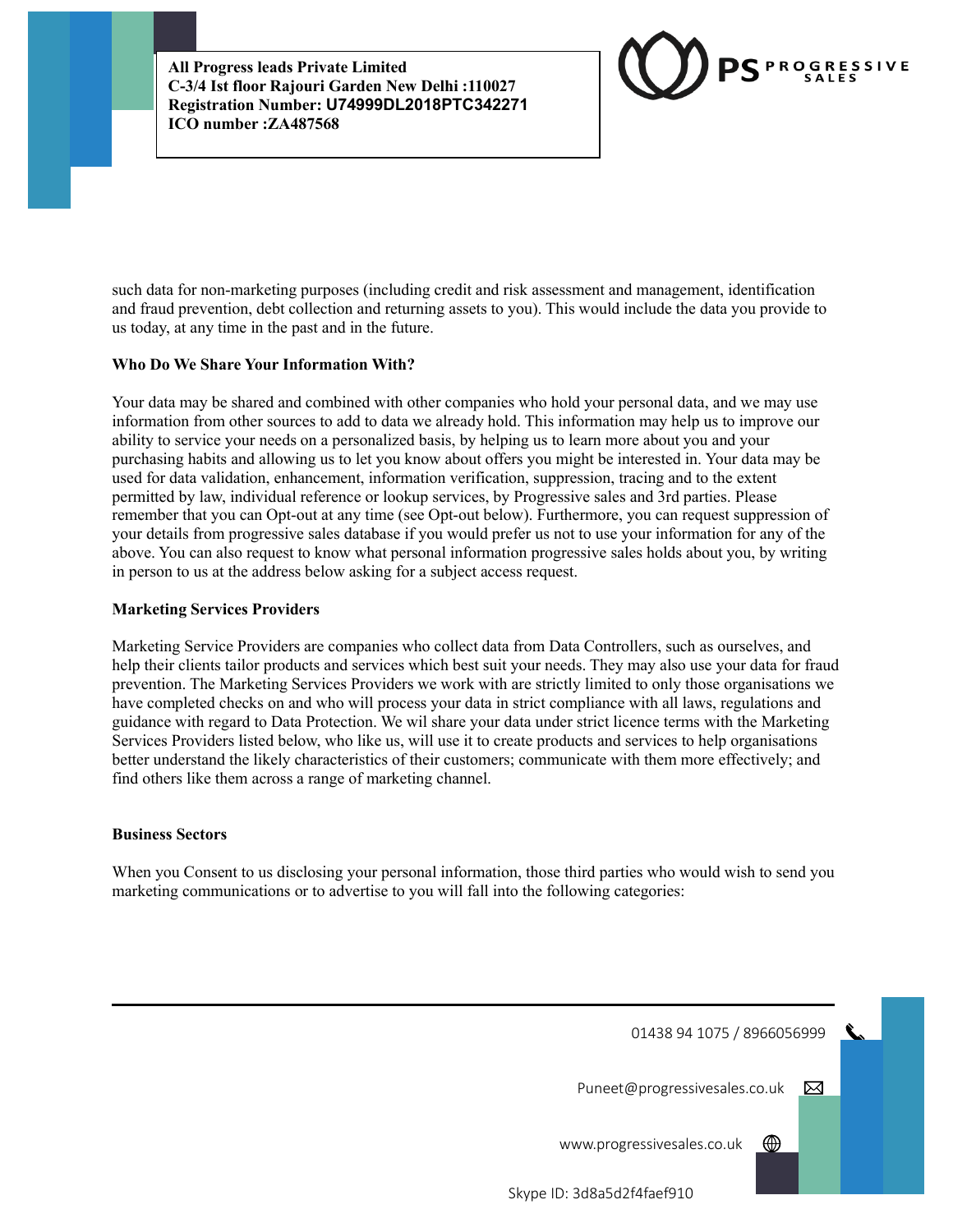

| <b>Sectors</b> | <b>Description and examples</b>                                                                                |
|----------------|----------------------------------------------------------------------------------------------------------------|
| Retail         | Automotive (including sales, accessories, rentals or repairs, warranty,<br>Property, Tech, Hotels)             |
| Finance        | Pensions<br>Investments and savings<br><b>Funeral Plan</b><br>Short /long term loans<br>Mortgage/Housing loans |
| Insurance      | Home<br>Car Insurance<br>Travel<br>Pet<br>Personal<br>Medical                                                  |

# **Other Agencies**

We collect your data and will share it with third parties. These organizations will have a relationship with you or it may used where they have a lawful reason, which may include these organization's own legitimate interest. Use includes tracing of individuals, verification and/or validation of the identity of individuals for the purposes of, but not limited to, anti-money laundering regulations, national security, crime prevention and Detection, anti-fraud processes, asset recovery and asset reunification. You have the right to object to this processing at any time by contacting us at <u>puneet@progressivesales.co.uk</u>.

Where permitted by data protection and privacy law, we may disclose information about you (including electronic such as IP addresses) and/or access your information:

•If required or permitted to do so by law,

• If required to do so by any court, the Ministry of Justice, the Competition and Markets Authority or any other applicable regulatory, compliance, Governmental or law enforcement agency,

• If necessary, in connection with legal proceedings or potential legal proceedings, and/or

In connection with the sale or potential sale of all or part of our business. If we reasonably believe false or inaccurate information has been provided and fraud is suspected, details may be passed to fraud prevention agencies to prevent fraud and money laundering.

01438 94 1075 / 8966056999

Puneet@progressivesales.co.uk

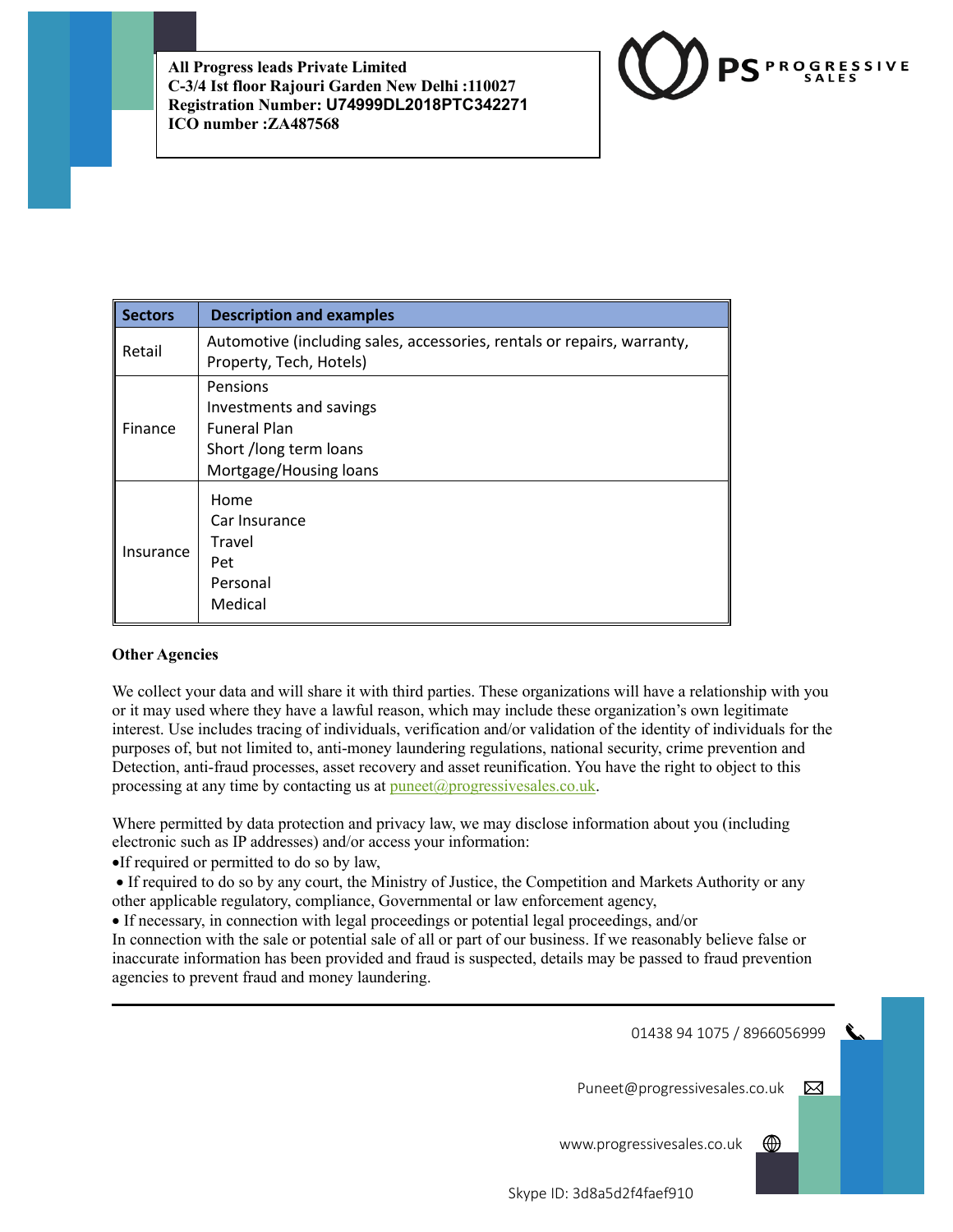

# **How Long Will We Retain Your Information For?**

The Act does not set out any specific minimum or maximum periods for retaining personal data. However, we will keep the personal data as long as it is necessary or as long as you want us to keep.

#### **Where We Store Your Personal Data?**

The data that we collect from you is stored at a secure destination in the India and is processed by our staff or staff working for one of our partner suppliers. All information you provide to us is stored on secure servers from IBM. By submitting your personal data, you agree to the storing, processing and transfer of the data in accordance with this privacy policy. We will take all steps reasonably necessary to ensure that your data is treated securely and in accordance with this privacy policy.

#### **Your right to withdraw**

We respect your rights to your personal data. The GDPR provides the following rights for individuals:

- The right to be informed
- The right of access
- The right to rectification
- The right to erasure
- The right to restrict processing
- The right to data portability The right to object
- Rights in relation to automated decision making and profiling.

If you do not wish Progressive Sales, to use your personal data for direct marketing of goods and services, you have the right to withdraw your permission at any time and can unsubscribe in writing either by email to puneet@progressivesales.co.uk or by calling us directly at 01438 94 1075.

## **Cookies Policy**

When visiting progressivesales.co.uk, some information is collected automatically using cookies. Cookies are small text files that are placed on your computer or device by websites that you visit. They are widely used to allow sites to do things like provide personalized content and remember specific log-in details and settings. Cookies are used to make websites work, or work more efficiently, as well as to provide information to the owners of the site and so they can analyze how the website is being used. Cookies can be temporary or permanent. Most cookies are deleted as soon as you close your browser or mobile application - these are

01438 94 1075 / 8966056999

Puneet@progressivesales.co.uk  $\boxtimes$